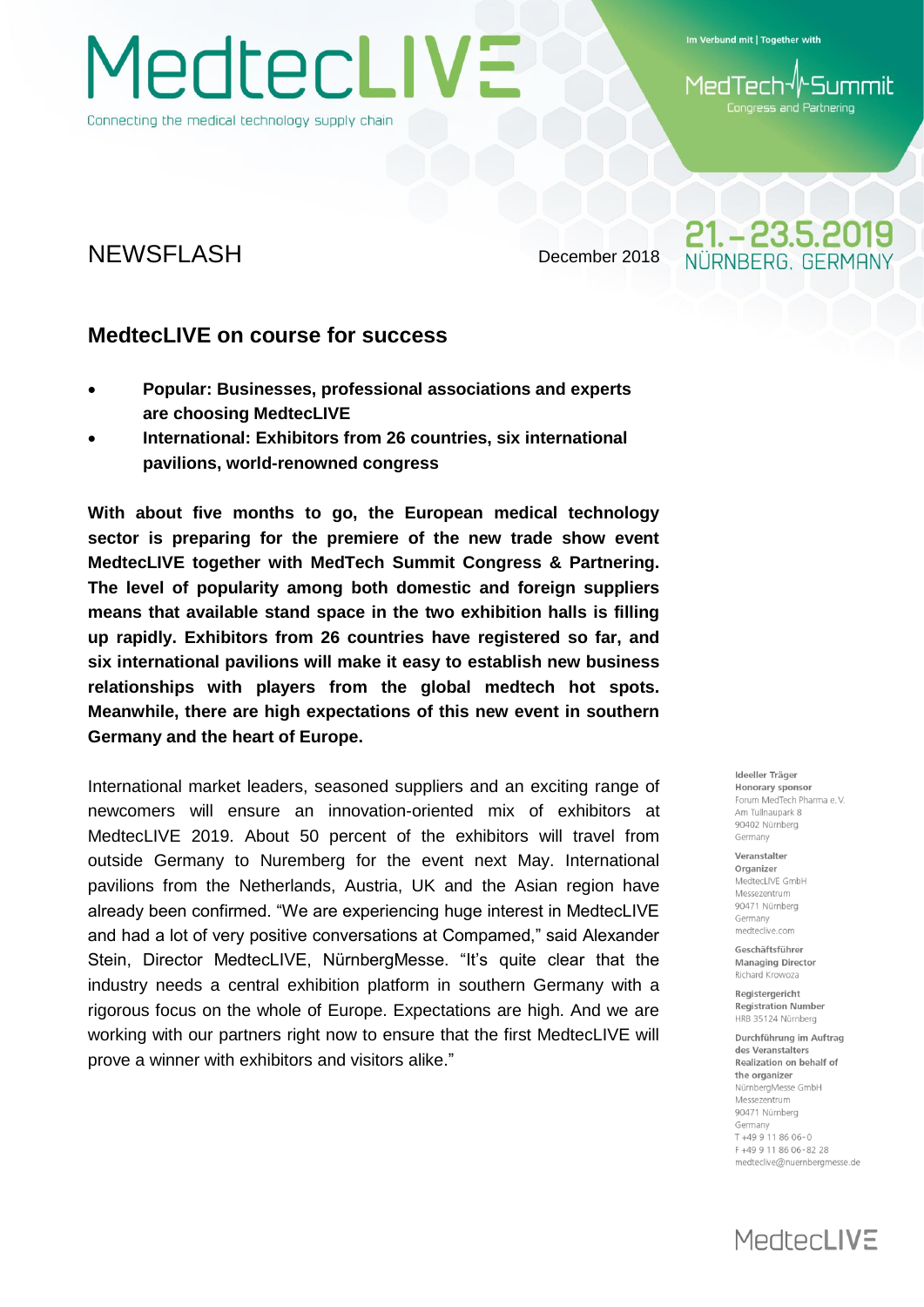# **MedtecLIVE**

Connecting the medical technology supply chain

Im Verbund mit | Together with

Congress and Partnering

#### **Latest technology, future-oriented solutions**

As a combined event with a professional foundation, MedtecLIVE and MedTech Summit have a strong focus on themes relating to future-oriented Medtech business. Digitalisation, AI, organic materials and cyber security are just a few of the keywords from the supporting programme. Two exhibition forums provide an opportunity for discussion between exhibitors and visitors. In parallel with MedtecLIVE, the highly regarded MedTech Summit congress will draw experts in R&D and the application of medical technology to Nuremberg. The congress will offer some 55 presentations and workshops at the cutting edge of medicine and new technologies. Each exhibiting company will receive one free ticket. For details of all registered exhibitors and the supporting programme of MedtecLIVE and MedTech Summit, please go to **www.medteclive.com/en**.

#### **About MedtecLIVE and MedTech Summit**

MedtecLIVE is a leading networking platform for the international medical technology community. The trade exhibition's offering covers the full process chain in the production of medical engineering equipment, from prototypes to ready-for-market products. Leading companies, associations and institutions will engage in networking at MedtecLIVE to cultivate contacts, share ideas and create new innovations. At the prestigious MedTech Summit Congress & Partnering, experts and scientists will discuss future industry trends on an interdisciplinary basis. MedtecLIVE will be held from 21 to 23 May 2019 in the Nuremberg Exhibition Centre. The exhibition organiser is MedtecLIVE GmbH, a joint venture of NürnbergMesse and UBM. The MedTech Summit is organized by the Bavarian State Ministry for Economic Affairs, Energy and Technology, and run by Bayern Innovativ. Forum MedTech Pharma e.V. is the honorary sponsor of MedtecLIVE and MedTech Summit.

## 21. - 23.5.2019 NÜRNBERG GERMAN

MedtecLIVE